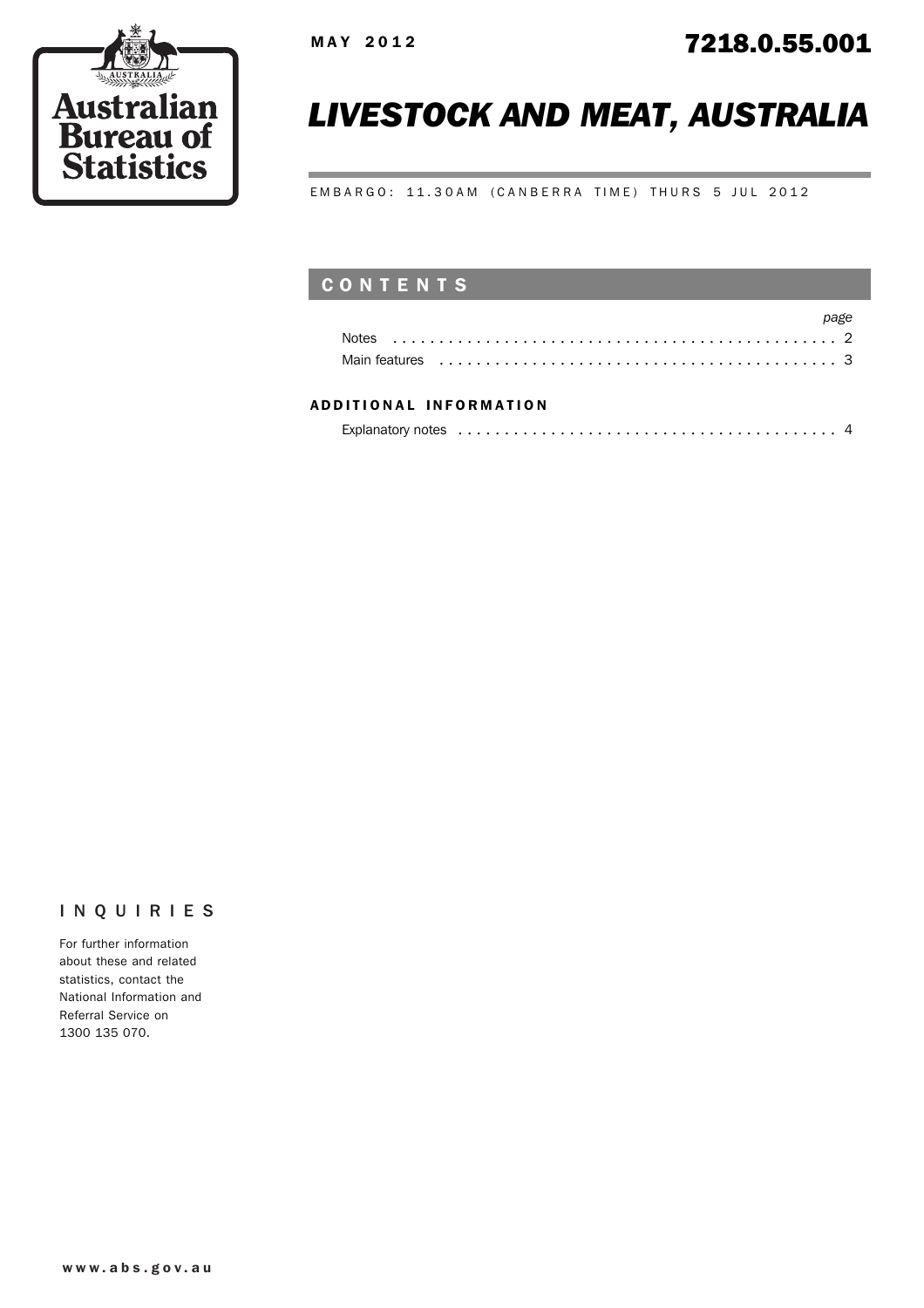## NOTES

| FORTHCOMING ISSUES  | <b>ISSUE</b>                                                                                                                                                                                                                                                                                                                                                                                                                                                                                                                                                                                                                                                                                                                                                                                                                                                                                                        | <b>RELEASE DATE</b>                                                              |  |
|---------------------|---------------------------------------------------------------------------------------------------------------------------------------------------------------------------------------------------------------------------------------------------------------------------------------------------------------------------------------------------------------------------------------------------------------------------------------------------------------------------------------------------------------------------------------------------------------------------------------------------------------------------------------------------------------------------------------------------------------------------------------------------------------------------------------------------------------------------------------------------------------------------------------------------------------------|----------------------------------------------------------------------------------|--|
|                     | June 2012                                                                                                                                                                                                                                                                                                                                                                                                                                                                                                                                                                                                                                                                                                                                                                                                                                                                                                           | 3 August 2012                                                                    |  |
|                     | <b>July 2012</b>                                                                                                                                                                                                                                                                                                                                                                                                                                                                                                                                                                                                                                                                                                                                                                                                                                                                                                    | 6 September 2012                                                                 |  |
|                     | August 2012                                                                                                                                                                                                                                                                                                                                                                                                                                                                                                                                                                                                                                                                                                                                                                                                                                                                                                         | 8 October 2012                                                                   |  |
|                     |                                                                                                                                                                                                                                                                                                                                                                                                                                                                                                                                                                                                                                                                                                                                                                                                                                                                                                                     |                                                                                  |  |
| <b>INTRODUCTION</b> | This publication presents statistics on livestock slaughterings and meat production.<br>These statistics are based on a monthly collection from abattoirs and other major<br>slaughtering establishments and include estimates of animals slaughtered by country<br>butchers and other small slaughtering establishments. More detailed information on this<br>series can be obtained by referring to the Australian Bureau of Statistics (ABS) quarterly<br>publication, Livestock Products, Australia (cat. no. 7215.0).<br>Additional time series spreadsheets containing state/territory and national data are<br>available from the Downloads tab for this publication. These spreadsheets contain<br>original, seasonally adjusted and trend estimates for slaughtering and meat production<br>for bulls, bullocks and steers, cows and heifers, cattle (excluding calves), calves, sheep,<br>lambs and pigs. |                                                                                  |  |
| INQUIRIES           |                                                                                                                                                                                                                                                                                                                                                                                                                                                                                                                                                                                                                                                                                                                                                                                                                                                                                                                     |                                                                                  |  |
|                     |                                                                                                                                                                                                                                                                                                                                                                                                                                                                                                                                                                                                                                                                                                                                                                                                                                                                                                                     | For further information about these and related statistics, contact the National |  |
|                     | Information and Referral Service on 1300 135 070.                                                                                                                                                                                                                                                                                                                                                                                                                                                                                                                                                                                                                                                                                                                                                                                                                                                                   |                                                                                  |  |
|                     |                                                                                                                                                                                                                                                                                                                                                                                                                                                                                                                                                                                                                                                                                                                                                                                                                                                                                                                     |                                                                                  |  |
| ABBREVIATIONS       | Australian Bureau of Statistics<br><b>ABS</b>                                                                                                                                                                                                                                                                                                                                                                                                                                                                                                                                                                                                                                                                                                                                                                                                                                                                       |                                                                                  |  |
|                     | ARIMA autoregressive integrated moving average                                                                                                                                                                                                                                                                                                                                                                                                                                                                                                                                                                                                                                                                                                                                                                                                                                                                      |                                                                                  |  |
|                     | number<br>no.                                                                                                                                                                                                                                                                                                                                                                                                                                                                                                                                                                                                                                                                                                                                                                                                                                                                                                       |                                                                                  |  |
|                     | tonne<br>t                                                                                                                                                                                                                                                                                                                                                                                                                                                                                                                                                                                                                                                                                                                                                                                                                                                                                                          |                                                                                  |  |
|                     |                                                                                                                                                                                                                                                                                                                                                                                                                                                                                                                                                                                                                                                                                                                                                                                                                                                                                                                     |                                                                                  |  |

Brian Pink Australian Statistician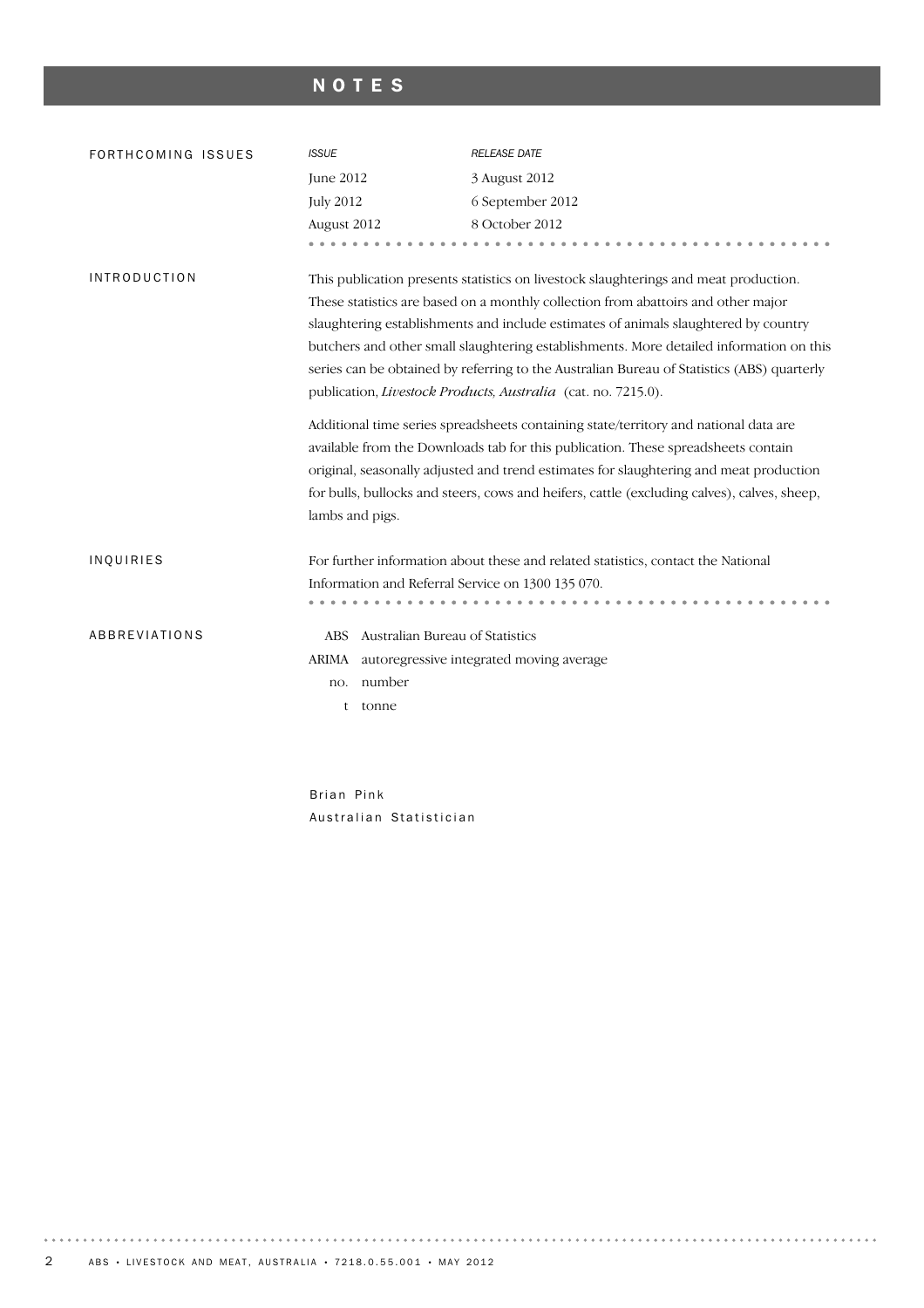### **MAIN FEATURES**

LIVESTOCK

. . . . . . . . . . .

In May 2012 the trend estimate for cattle slaughterings decreased by 1% to 584 thousand.

Calf slaughterings decreased by 2% to 57 thousand in May 2012.

In May 2012, the trend estimate for sheep slaughterings increased by 1% to 449 thousand.

Lamb slaughterings increased by 1% to 1.7 million in May 2012.

The trend estimate for pig slaughterings remained steady at 395 thousand in May 2012.

. . . . . . . . .

#### LIVESTOCK SLAUGHTERED, AUSTRALIA, MAY 2012

|           | Original        | Seasonally<br>Adjusted | Trend   |
|-----------|-----------------|------------------------|---------|
|           | no.             | no.                    | no.     |
| Cattle(a) | 665 869         | 582 693                | 583 748 |
| Calves    | 66 478          | 54 693                 | 57 100  |
| Sheep     | 429 068         | 469851                 | 448824  |
| Lambs     | 1857939         | 1670099                | 1651182 |
| Pigs      | 439 150         | 397 489                | 394 899 |
|           |                 |                        |         |
| (a)       | Eveludge ealyge |                        |         |

(a) Excludes calves

MEAT

. . . . . . . . . . . .

In May 2012 the trend estimate for beef production decreased by 1% to 168 thousand tonnes.

Veal production decreased by 2% in May 2012 to 3 thousand tonnes .

In May 2012, the production of mutton increased by 1% to 10 thousand tonnes.

Lamb production in May 2012 increased by 1% to 37 thousand tonnes.

The trend estimate for production of pig meat in May 2012 remained steady at 29 thousand tonnes.

#### MEAT PRODUCED, AUSTRALIA, MAY 2012

|          | Original | Seasonally<br>Adjusted | Trend   |
|----------|----------|------------------------|---------|
|          | t        | t                      | t       |
| Beef     | 190 395  | 167 603                | 168 202 |
| Veal     | 3899     | 3 2 6 9                | 3 3 7 3 |
| Mutton   | 9652     | 10881                  | 10 395  |
| l amb    | 42 388   | 37 060                 | 36 748  |
| Pig meat | 33 360   | 29 596                 | 29 435  |
|          |          |                        |         |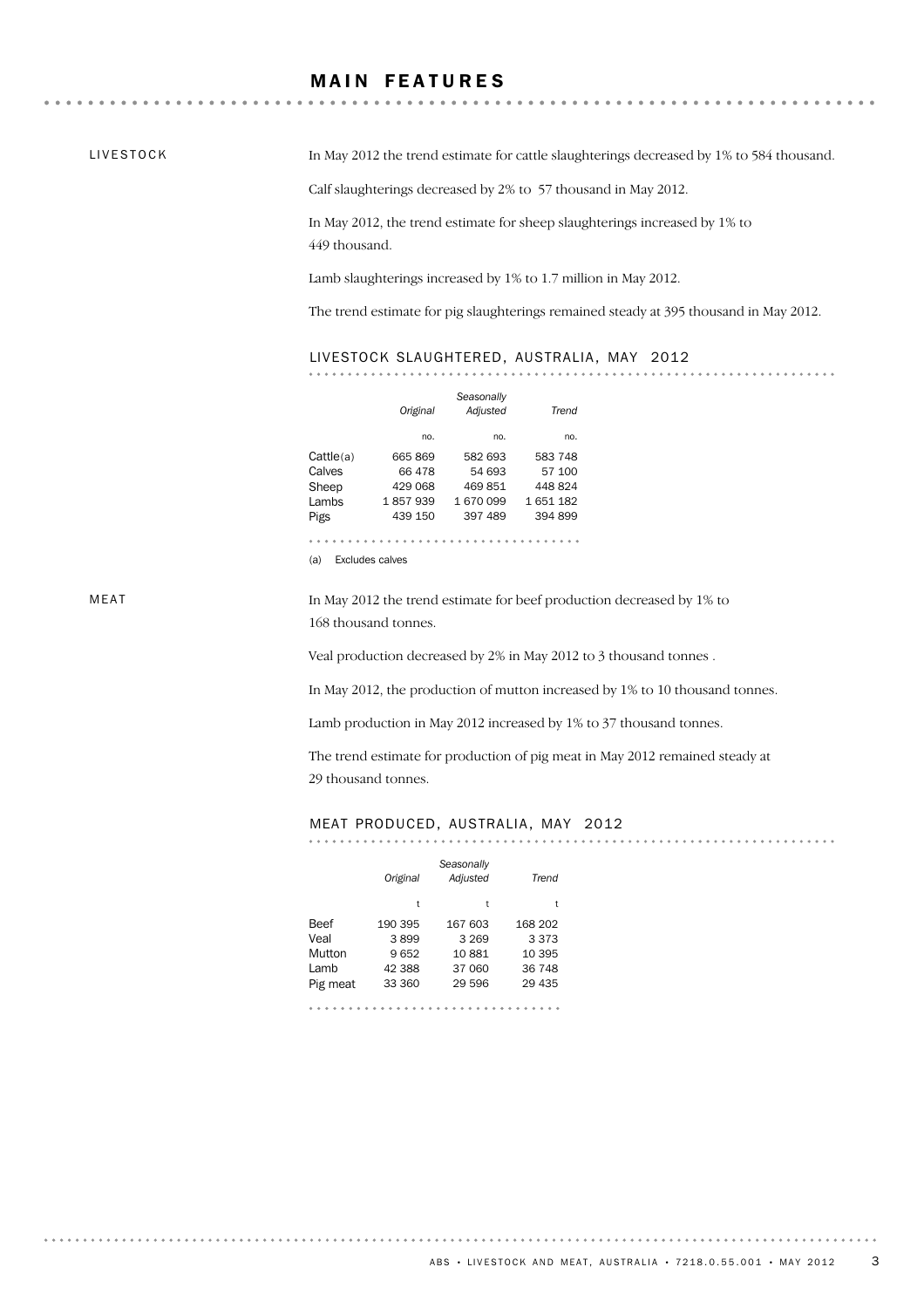#### EXPLANATORY NOTES

#### INTRODUCTION

SEASONAL ADJUSTMENT

1 This publication presents statistics on livestock slaughterings and meat production. These statistics are based on a monthly collection from abattoirs and other major slaughtering establishments and include estimates of animals slaughtered by country butchers and other small slaughtering establishments. More detailed information on this series can be obtained by referring to the Australian Bureau of Statistics (ABS) quarterly publication, *Livestock Products, Australia,* (cat. no. 7215.0).

2 From July 2010, on-farm slaughter was no longer included in estimates of livestock slaughterings or meat production. Historical data back to July 2007 were revised for all series. Calf and pig definitions were also aligned to current industry standards.

3 In October 2010, a coverage exercise was undertaken to refresh the sample frame used in the Livestock Slaughtered collection. The coverage exercise also enabled review of the constant factor applied to monthly slaughter and meat production estimates to account for the activities of small abattoirs. Together these activities serve to ensure the ongoing quality of estimates produced from this collection.

4 From October 2010, estimates of livestock slaughter and meat production included in this and the related publication*, Livestock Products, Australia* (cat. no. 7215.0) reflect sample frame revisions and updates to the constant arising from the coverage exercise.

5 These changes have had only a minor impact on estimates and on comparability of data over time.

6 Further information on the October 2010 coverage exercise and related impacts can be obtained by contacting the Rural Environment and Agriculture Statistics Branch on (03) 6222 5940.

7 Red meat is shown in carcass weight and excludes offal.

8 Care should be taken when using this information as the figures only relate to slaughterings for human consumption and do not include animals condemned, slaughtered for pet food or those killed for boiling down.

9 The figures in this publication have been rounded. As a result, discrepancies may occur between sums of the component items and totals.

**10** Seasonal adjustment is a means of removing the estimated effects of normal seasonal variation from the series so that the effects of other influences can be more clearly recognised.

**11** In the seasonal adjustment of the livestock estimates, account has been taken of both normal seasonal factors and 'trading day' effects, where significant. Seasonal adjustment does not remove from the series the effect of irregular influences (e.g. abnormal weather, industrial disputes).

12 In this publication, the seasonally adjusted estimates are produced by the concurrent seasonal adjustment method which takes account of the latest available original estimates. This method improves the estimation of seasonal factors and, therefore, the seasonally adjusted and trend estimates for the current and previous months. As a result of this improvement, revisions to the seasonally adjusted and trend estimates will be observed for recent periods. A more detailed review is conducted annually.

13 For further information, see *Time Series Analysis Frequently Asked Questions, 2003* (cat. no. 1346.0.55.002).

14 From September 2007, improved methods of producing seasonally adjusted estimates, focused on the application of Autoregressive Integrated Moving Average (ARIMA) modelling techniques, were implemented. The ARIMA modelling technique can be used to extend original estimates beyond the end of a time series.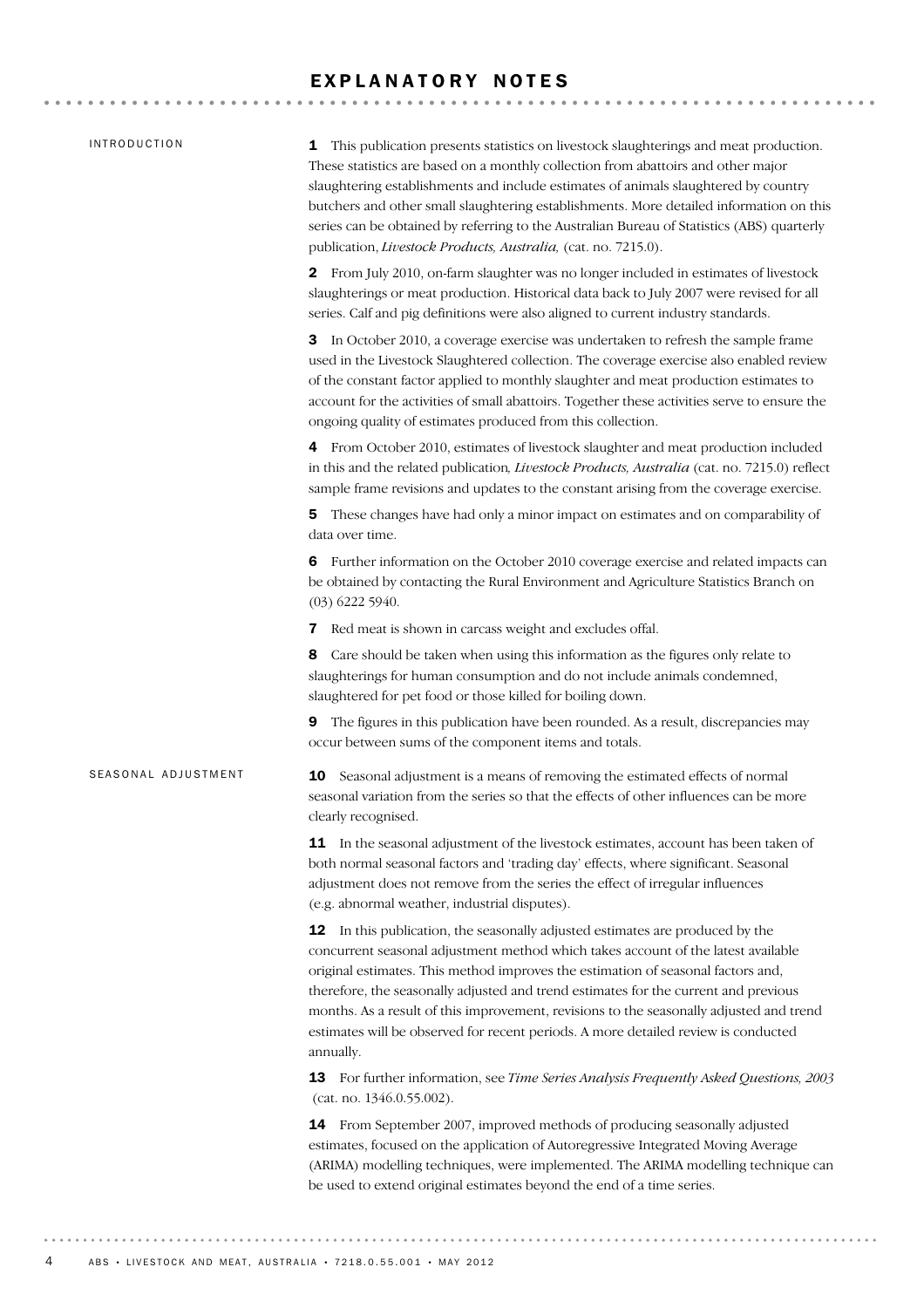## E X P L A N A T O R Y N O T E S *continued*

| SEASONAL ADJUSTMENT<br>continued | <b>15</b> For further information on ARIMA modelling, see the feature article 'Use of ARIMA<br>modelling to reduce revisions' in Australian Economic Indicators, Oct 2004<br>(cat. no. 1350.0).                                                                                                                                                                                                                 |  |
|----------------------------------|-----------------------------------------------------------------------------------------------------------------------------------------------------------------------------------------------------------------------------------------------------------------------------------------------------------------------------------------------------------------------------------------------------------------|--|
| TREND ESTIMATES                  | A trend estimate is obtained by reducing the irregular component from the<br>16<br>seasonally adjusted series. For monthly data, trend estimates are derived by applying a<br>13-term Henderson moving average to the seasonally adjusted series. Revisions of trend<br>estimates will occur with revisions to the original data and re-estimation of seasonal<br>factors.                                      |  |
|                                  | As for the seasonally adjusted state components, the state component trend<br>17<br>estimates have been produced independently and therefore may not add up to the<br>Australian group totals.                                                                                                                                                                                                                  |  |
|                                  | For further information, see Information Paper: A Guide to Interpreting Time Series<br>18<br>- Monitoring Trends, 2003 (cat. no. 1349.0).                                                                                                                                                                                                                                                                       |  |
| RELATED PUBLICATIONS             | Current publications and other products released by the ABS are listed under the<br>19<br>Statistics and Topics @ a Glance pages on the ABS website <http: www.abs.gov.au="">.<br/>The ABS also issues a daily Release Advice on the website which details products to be<br/>released in the week ahead.</http:>                                                                                               |  |
|                                  | Other ABS publications containing livestock data include:<br>20<br>Agricultural Commodities, Australia (cat. no. 7121.0)<br>Livestock Products, Australia (cat. no. 7215.0)<br>Value of Agricultural Commodities Produced, Australia (cat. no. 7503.0)                                                                                                                                                          |  |
| GENERAL ACKNOWLEDGMENT           | 21 ABS publications draw extensively on information provided freely by individuals,<br>businesses, governments and other organisations. Their continued cooperation is very<br>much appreciated. Without it, the wide range of statistics published by the ABS would<br>not be available. Information received by the ABS is treated in strict confidence as<br>required by the Census and Statistics Act 1905. |  |